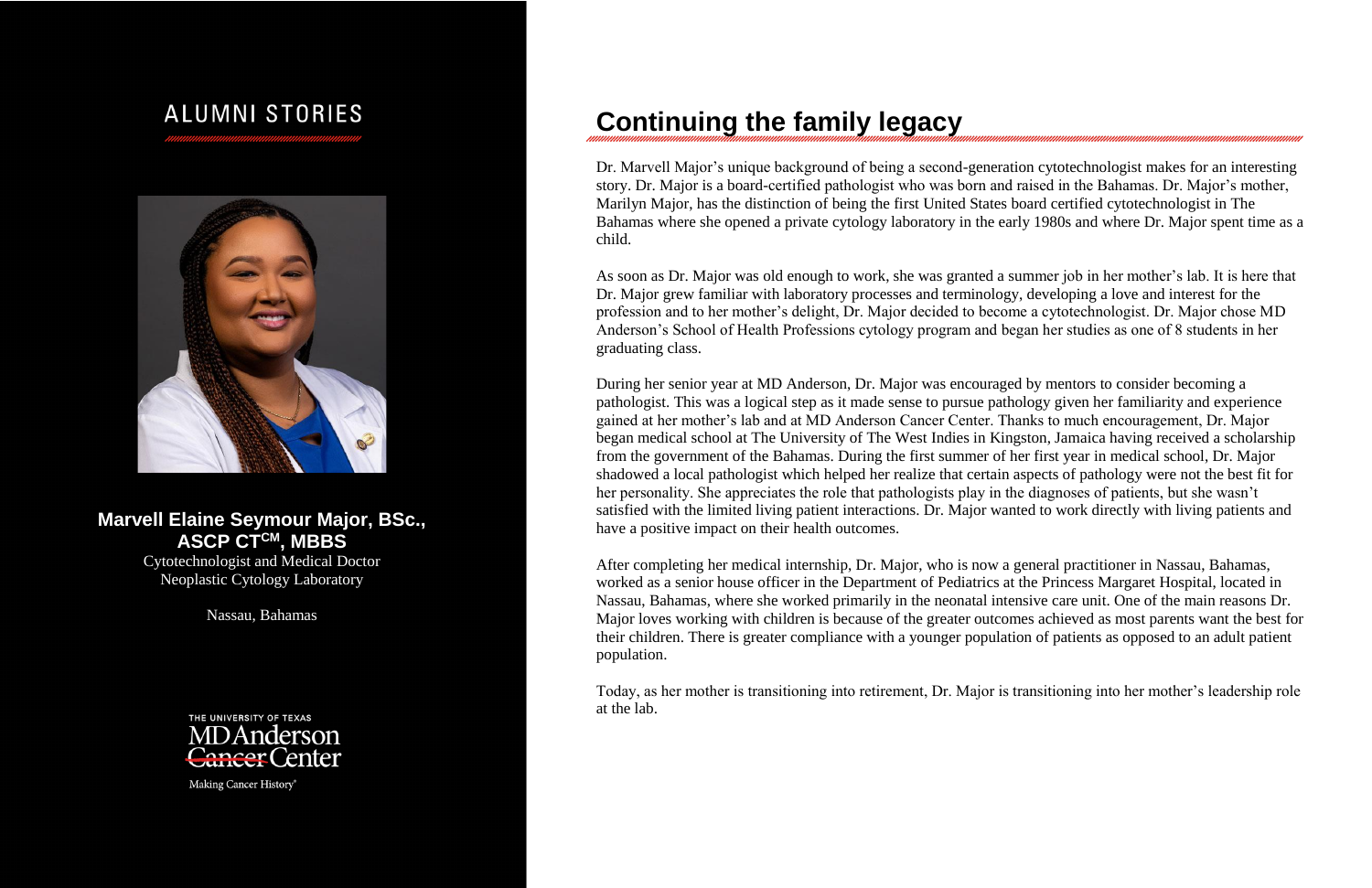S ALUMNI STORIE

Dr. Major describes her time at MD Anderson as some of the best years of her life. She credits MD Anderson with shaping her to be patient focused which has led to many professional successes. She became close friends with her cytology classmates and keeps in touch with almost all of them today. She often refers people to MD Anderson for both patient care, education and training because of its' stellar learning and professional environment.

## **MD Anderson program(s) in which I trained**

MD Anderson School of Health Professions – Houston, TX

### **Academic area of specialization**

Cytotechnology

### **Current Employer**

Neoplastic Cytology Laboratory

### **Current City**

Nassau, Bahamas

### **Current Position**

Cytotechnologist and Medical Doctor

### **Mentors**

While at MD Anderson, Marvell experienced great support from the cytotechnology program director, Dr. Stephanie Hamilton. Dr. Hamilton liked Dr. Major's story of being a second-generation cytotechnologist and stuck by her during the entire program. Dr. Hamilton helped bring into perspective all the knowledge that Dr. Major brought with her from her experience in her mother's lab.

### **Family**

Single, no children, one dog named Texas, who is a potcake, which in the US is known as a mutt.